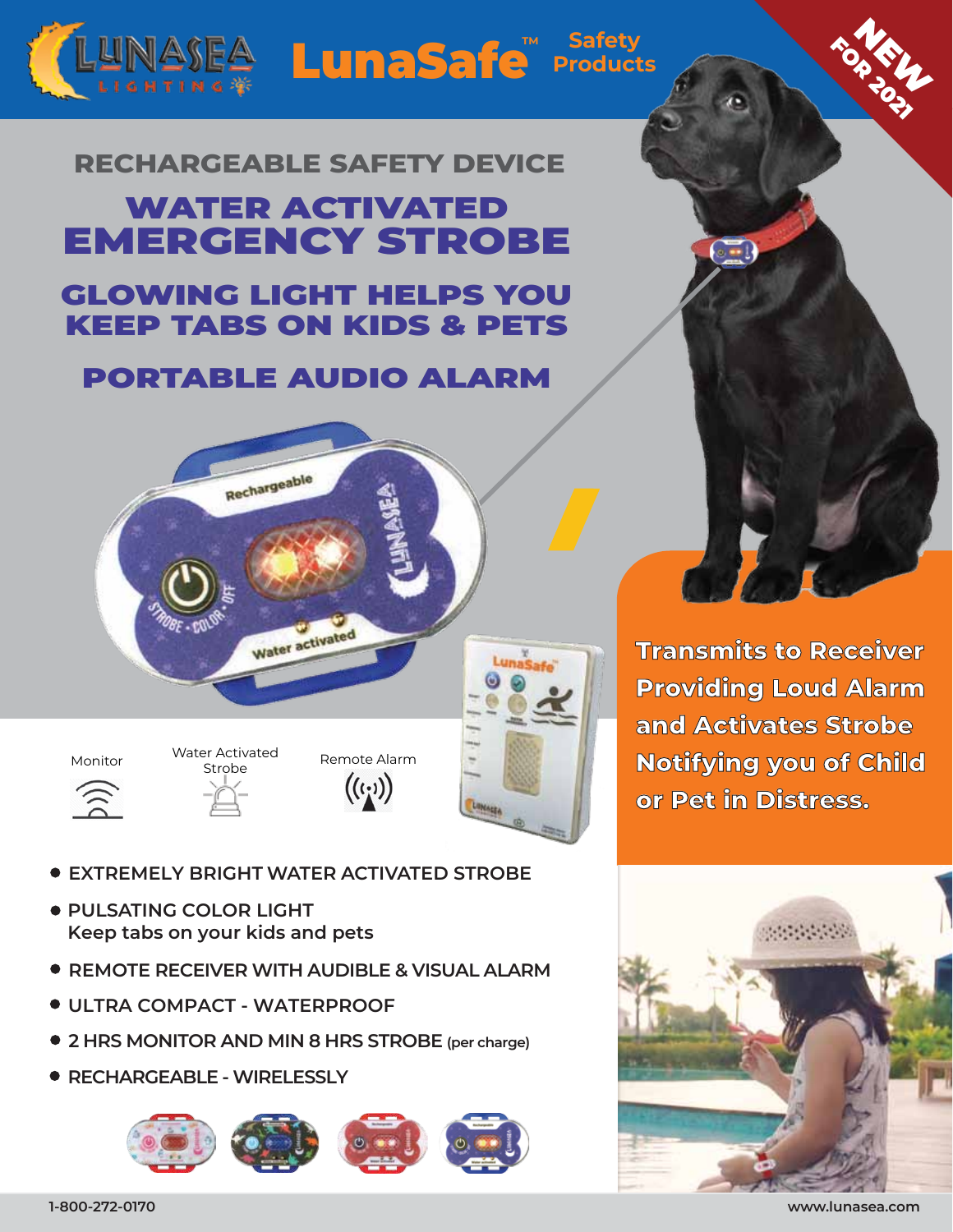



#### **Lunasea Lighting's New LunaSafe Water Safety Device Provides Higher Level of Safety for Children and Pets**

Lunasea Lighting has introduced an innovative new water safety device designed for child and pet safety. This complete safety system incorporates improved packaging other devices simply don't offer, allowing for increased convenience and, most importantly, greater peace of mind. In addition to being the smallest multi-function distress light and signaling device on the market today, unlike competitive offerings, Lunasea's waterproof device is easily rechargeable. It's also designed to work independently, or in combination with a waterproof, rechargeable pocket-size alarm receiver that increases your ability to keep track of your loved ones at all times.

Ideal for use aboard boats, at the marina, when camping by the lake or stream, or even poolside, Lunasea's IP67 waterproof attachment and IP65 waterproof receiver take on or near the water safety to a whole new level. The attachment emits a comforting blue ambient light to provide assurance that all is OK. In the event your child or pet should fall into in the water, an ultra-bright white distress strobe on the attachment automatically activates and the portable receiver sounds a loud audible alarm and flashes a bright strobe.

Both the child or pet worn strobe and the portable receiver are equipped with long-lasting lithium batteries and work with standard wireless charging pads. The strobe's distress light operates for a minimum of eight hours on a single charge, while the receiver functions for many days on a single charge.

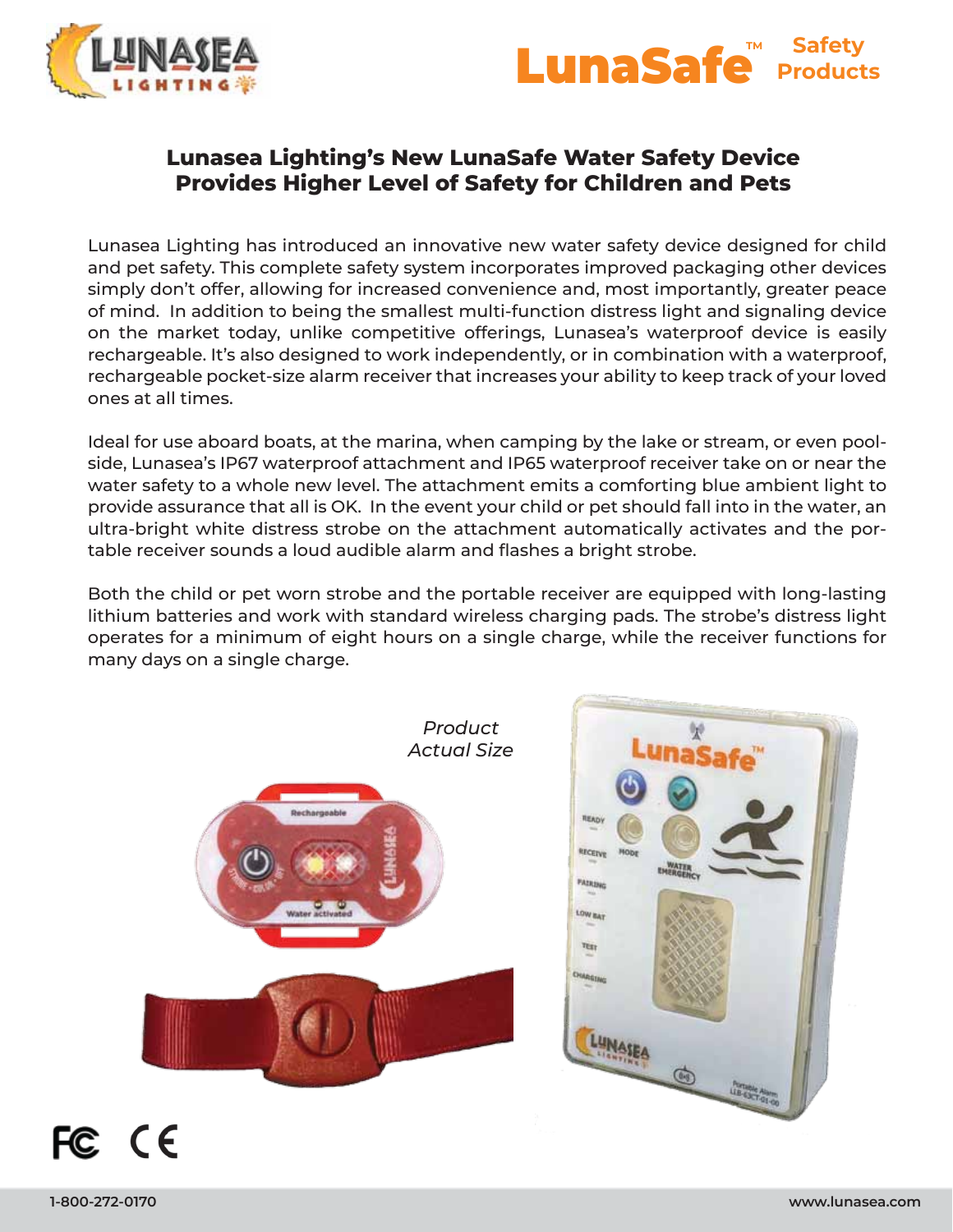

# LunaSafe<sup>"</sup> BENEFITS

### **TRANSMITTER**

IP67 Water Activated Strobe Visual Tracker RF Transmitter (250 Ft) Rechargeable Lithium Transmitter Wireless Charging (uses standard charging pad) Smallest in Industry Locking Child Wrist Strap Velcro Straps for Pets Multi Graphics Brightest Strobe in the Industry Auto Switching from Off or Tracker to Rescue Strobe Auto and Manual Strobe Low battery status transmits to receiver Pair up to 8 with Receivers (allows close range to neighbors who have device)

#### **RECEIVER**

Rechargeable Portable Receiver Loud Audible alarm Visual Strobe alarm Compact Size (fits in pocket) Wireless Charging (uses standard charging pad) IP65 Waterproof Low battery indicator LED